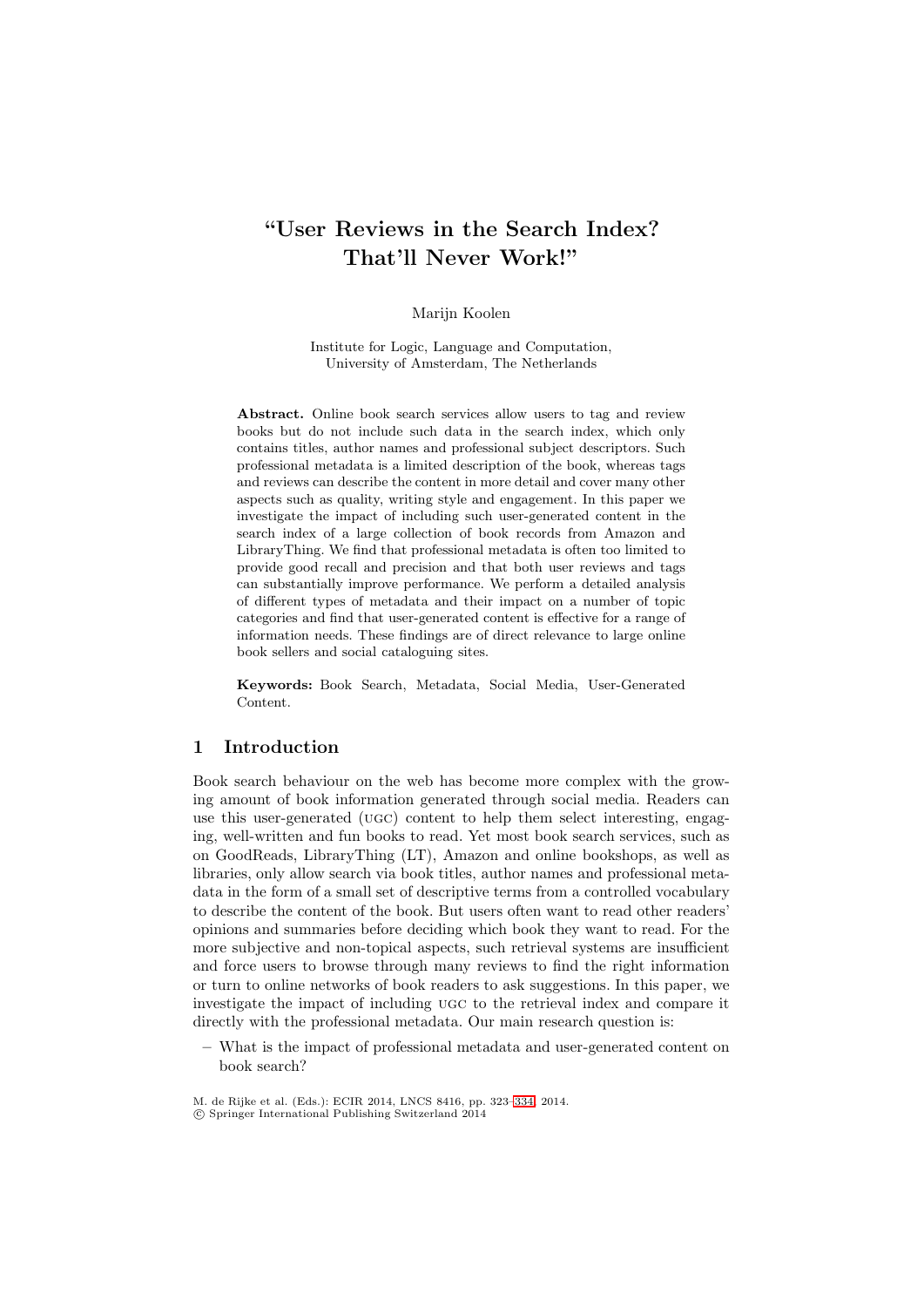Professional metadata is often based on controlled vocabularies, with trained indexers assigning a small number of descriptive terms to capture the main topics of a book, with all books described in roughly the same amount of detail. With vocabulary control, descriptive terms give access to all and only books relevant to those terms. With ugc this is very different. Popular books are tagged and reviewed more often than obscure books, there is no vocabulary control and reviews can be long or short, useful or useless, honest or misleading or anywhere in between. It is unclear how ugc affects retrieval if added to the index. This leads to the following more specific research questions:

- **–** How do professional metadata and user-generated content compare in terms of vocabulary size and frequency distribution?
- **–** How do they compare in terms of retrieval effectiveness?

We conduct our analysis in the context of the INEX Social Book Search (SBS) Track  $[11]$ <sup>[1](#page-1-0)</sup>. The track uses a collection of book descriptions from Amazon, with subject headings and user reviews, enriched with user tags from LT. The topics and relevance judgements come from the LT discussion forums. Together, these provide a natural scenario of book search on the web. Most library searches involve keyword searching [\[7](#page-11-1)] so we argue our methodology and topic set are appropriate for this evaluation.

This paper is organised as follows: In Section [2](#page-1-1) we discuss related work. Next, in Section [3](#page-2-0) we detail the SBS Track and quantitatively compare the different types of book information. We explain our experimental setup in Section [4,](#page-4-0) discuss the evaluation results in Section [5](#page-5-0) and provide further analysis in Section [6.](#page-7-0) Finally, we draw conclusions in Section [7.](#page-9-0)

# <span id="page-1-1"></span>**2 Related Work**

The Cranfield tests for IR evaluation [\[4\]](#page-11-2) showed that indexing natural language terms from documents was at least as effective as formal indexing schemes with controlled languages. However, controlled vocabularies still hold the potential to improve completeness and accuracy of search results by providing consistent and rigorous index terms and ways to deal with synonymy and homonymy [\[12,](#page-11-3) [17\]](#page-11-4). Lu et al. [\[13\]](#page-11-5) compared LT tags and Library of Congress Subject Headings (LCSH). They find that social tags can improve accessibility to library collections. A similar finding was reported by Sterken [\[16\]](#page-11-6). Peter J. Rolla [\[15\]](#page-11-7) found that tags increase subject access but introduce noise because of personal and idiosyncratic tags. Yi and Chan [\[21](#page-11-8)] explored the possibility of mapping user tags to LCSH. With word matching they can link two-thirds of all tags to LC subject headings. In subsequent work [\[20\]](#page-11-9), they use semantic similarity between tags and headings to automatically apply headings to tagged resources. This urges us to compare subject headings and user tags in an actual retrieval setting.

Searchers often find it difficult to use controlled vocabularies effectively [\[7\]](#page-11-1). On top of that, searchers and indexers might use different terms because they

<span id="page-1-0"></span> $^{\rm 1}$ <https://inex.mmci.uni-saarland.de/tracks/books/>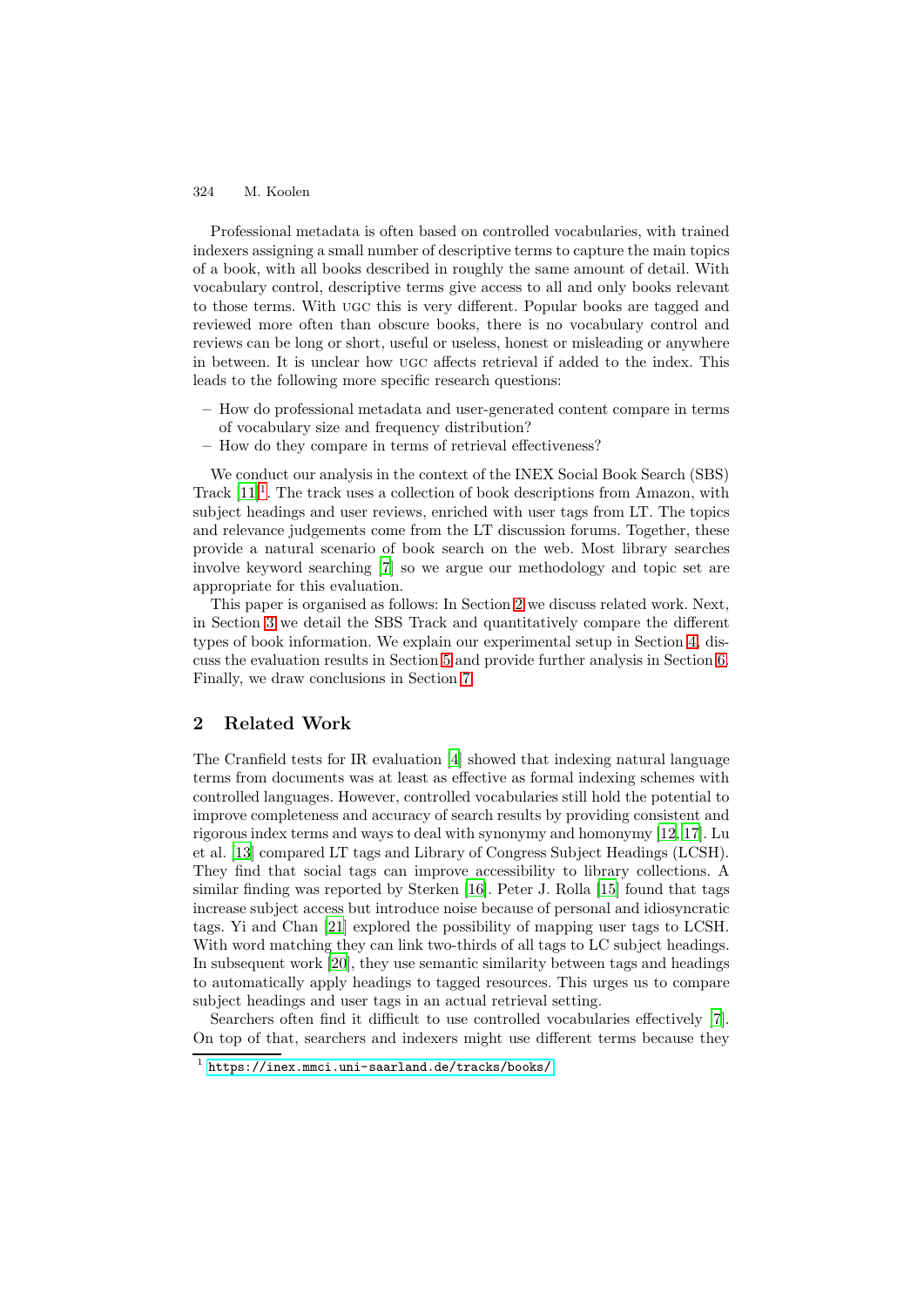have different perspectives. Buckland [\[2](#page-11-10)] describes the differences between vocabularies of authors, cataloguers, searchers, queries as well as the vocabulary of syndetic structure. With all these vocabularies used in a single process, there are many possibilities for mismatches. This is especially pertinent to book search if ugc is indexed, which adds the vocabularies from multiple other users. One of the interesting aspects of ugc in this respect is that it has a smaller gap with the vocabulary of searchers [\[14](#page-11-11)]. Golovchinsky et al. [\[6](#page-11-12)] constructed queries based on annotations of articles and showed they lead to better perform than feedback based on the user's relevance judgements.

Golder and Huberman [\[5\]](#page-11-13) finds that tags have different organising functions. Describing what (or who) it is about, what it is and who owns it, refining categories, qualities or characteristics, self referencing and task organising. [\[1\]](#page-10-1) conducted a user study to find out why LT members tag. For 42%, one of the top 3 reasons to help others find a book, for 73% it is to help their own collection management. Retrieval seems a strong motivation for assigning tags.

Some recent work already looked at social metadata for book search. Kazai and Milic-Frayling [\[9](#page-11-14)] incorporated social approval votes for book IR using external resources that refer to books in the corpus—such as lists from libraries and publishers and lists of bestsellers and award winning books. They find that social approval votes can improve a BM25F baseline that indexes both full-text and MARC<sup>[2](#page-2-1)</sup> records. Koolen et al. [\[10\]](#page-11-15) compared the effectiveness of professional metadata and ugc for book search, but used very minimal professional metadata, which does not reflect the amount in actual library catalogues. They focused on building test collections for book search based on topics and book suggestions from discussion forums. In this paper, we analyse the difference between the two types of metadata in more detail, using professional metadata from two national libraries and identifying specific strengths and weaknesses of each metadata type.

### <span id="page-2-0"></span>**3 Social Book Search**

There is a large social component to the way readers discover and select books to read. Chandler [\[3\]](#page-11-16) analysed which channels are used by readers on GoodReads to select their next books to read and found that suggestions from offline and online friends are important sources for discovering books. Koolen et al. [\[10\]](#page-11-15) showed that social book search and suggestion represents a different task from traditional search and recommendation tasks used in IR evaluation. On the LT discussion forums, members discuss many aspects of books and regularly start topics to ask for book recommendations. Other members join the topic thread with their suggestions [\[11\]](#page-11-0). These topic threads are a form of social book search. Instead of browsing or searching a book catalogue, readers rely on the book knowledge of their peers to discover interesting and fun books to read. The received suggestions are often a subset of all possibly relevant books. Someone asking for good historical fiction set in Tudor England will receive suggestions reflecting what the forum members consider to be good historical fiction, even

<span id="page-2-1"></span> $^{2}$  <http://www.loc.gov/marc/>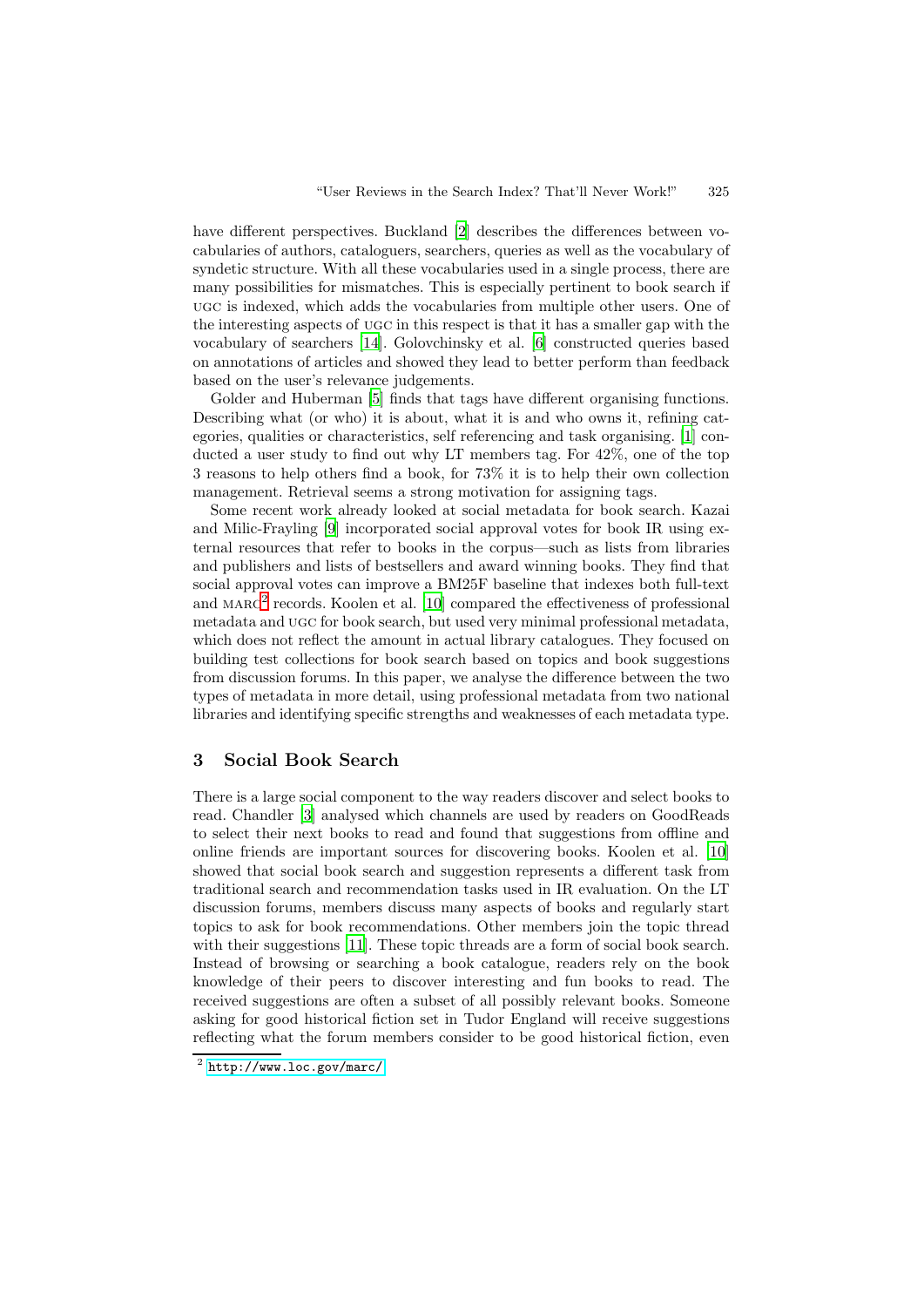though the LT catalogue contains many more historical fiction books set in Tudor England. The catalogue will not help the reader to identify the best, most fun or most engaging work, which is a reason for the reader to turn to the forums. The information need is more complex than what the catalogue can answer. Such needs contain aspects that are typically covered in reviews but not in professional metadata. However, users cannot search on the content of reviews and tags directly, but can only navigate through individual tags and browse through the reviews of a selected book. It is not clear what information from reviews and tags they use, but it is assumed that searchers use this data to determine whether they want to read a book or not. In terms of library catalogue objectives [\[18](#page-11-17)], user reviews can help searchers *choosing* which of the relevant items to read but by excluding reviews from the search index they cannot help *finding or locating* relevant items.

### **3.1 Comparing Data**

How do professional metadata and user-generated content compare in terms of vocabulary size and frequency distribution? The SBS Track uses the inex Amazon/LibraryThing (A/LT) collection, which contains book records from Amazon, including user reviews, and enriched with ugcfrom LT for a set of 2.8 million books. Each book is identified by ISBN and the record is marked up in XML [\[11\]](#page-11-0). Additional information for a large portion of those books is provided by records from the British Library (BL, 1.15 million records) and the Library of Congress (LoC, 1.25 million records). These records contain more subject headings per book than the Amazon records.

Traditional catalogues are based on controlled vocabularies to ensure consistency and rigorousness and to resolve ambiguity. A lot of care has been given to designing systems that give precise and complete results [\[17](#page-11-4)]. Social catalogues lack this control, which makes them easier to use for both cataloguers and searchers—they are not restricted in how they express themselves—but often leads to inconsistent use of terminology, ambiguity and inaccurate and incomplete descriptions [\[19\]](#page-11-18). Social cataloguing allows a much larger crowd to contribute than traditional methods, with the potential to catalogue a larger corpus of books in more detail. Both methods have advantages and disadvantages, but it is not clear how these affect retrieval performance.

Descriptors from controlled vocabularies are usually not repeated, so there is little information in the term frequency distribution. It is possible in principle to use multiple occurrences of a controlled subject term to reflect the degree to which the described object is about or related to the concept of the subject term. Why is frequency or degree not used in controlled vocabulary access points? It would require a way to measure the degree of relevance of a subject term, but thereby also allow relevance ranking. The indexer would have to analyse each book in much more detail, assigning terms for less prominent topics in the book and to determine the degree of relevance of each subject term. Currently, only subject headings for the main topics of a book are added. In natural language descriptions such as reviews, the term frequency distribution contains more information to measure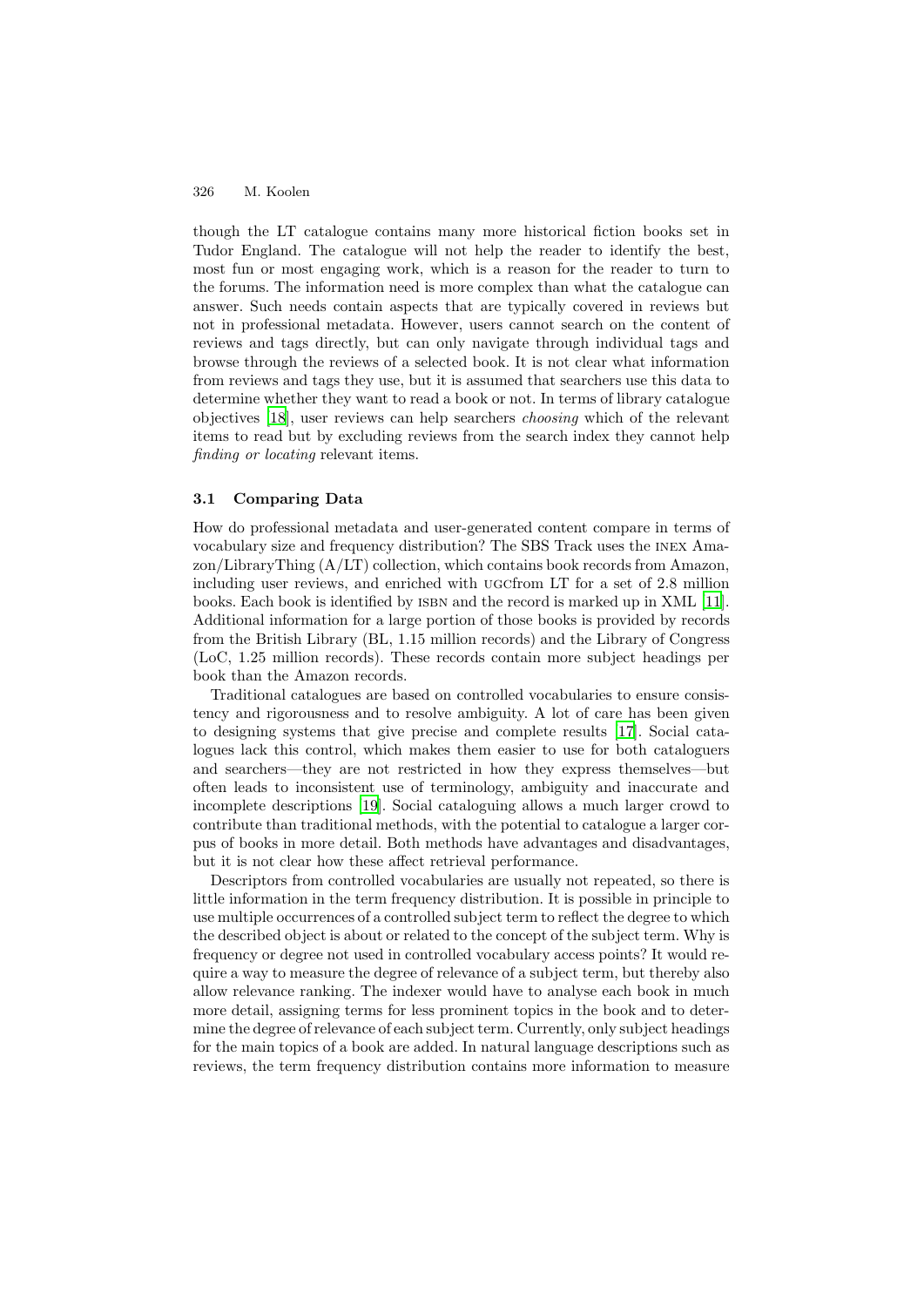<span id="page-4-1"></span>

|                 |           | total                              | per doc. |        |  |
|-----------------|-----------|------------------------------------|----------|--------|--|
| Field           | $#$ types | $\#$ tokens $\#$ types $\#$ tokens |          |        |  |
| Book title      | 196,977   | 14,265,785                         | 5(4)     | 5(5)   |  |
| Author          | 224,554   | 7,652,715                          | 3(2)     | 3(2)   |  |
| Am. subject     | 87,827    | 5,225,797                          | 2(2)     | 2(2)   |  |
| BL/LoC LCSH     | 96,460    | 17,307,446                         | 4(3)     | 6(3)   |  |
| $LT$ tags (set) | 216,515   | 46,865,010                         | 13(6)    | 17(7)  |  |
| $LT$ tags (bag) | 216,515   | 251,868,997                        | 13(6)    | 91(8)  |  |
| Am. review      |           | 2,601,520 1,184,800,633            | 170(0)   | 426(0) |  |

**Table 1.** Total and mean (median) number of types and tokens per metadata field

term relevance, but with the open nature of the web, there is no guarantee that a review contains a good description of the book. We quantitatively compare the subject headings from Amazon and from BL and LoC (BL/LoC) with the user reviews and tags as well as the book titles and author names. In Table [1](#page-4-1) we see the mean (median) number of word types and tokens per metadata field. The numbers shown are based on single words after stopword removal and Krovetz stemming (see the next section on the experimental setup) and averaged over all 2.8 million records. For the LT tags, the bag of tags takes into account the number of users who assigned a tag to a book and the set of tags counts each tag only once per book. The second columns shows the number of term types in the index, i.e. the full vocabulary per metadata type. There are 196,977 distinct terms in the 2.8M book titles. The Amazon and BL/LoC headings have a smaller vocabulary than the other metadata types. The tag vocabulary is similar to the book title and author vocabulary, while the reviews, not surprisingly, have a far larger vocabulary. The third column shows the number of tokens. The BL/LoC subject headings have more than three times the number of tokens of the Amazon headings. Amazon records do not reflect the amount of detail of traditional library catalogues. The tags and especially the reviews have many more tokens, since multiple users can add tags and reviews to a book and reviews are often longer than subject headings. Columns four and five show the mean (median) number of types and tokens per book description. The book titles have a mean (median) of 5 (4) distinct terms and 5 (5) total terms. The author names are shorter. The Amazon subject headings are very short. The BL/LoC headings have a mean of 6 term tokens but 4 term types. In other words, there is some term repetition in subject headings. The tags and reviews show a more skewed distribution. A small number of books have a large number of tags and a lot of review text. This skew has an impact on the ranking produced by standard retrieval models.

## <span id="page-4-0"></span>**4 Experimental Setup**

For the professional metadata we use the library catalogue records of the BL and the LoC. For some books we have records from both libraries. In most of these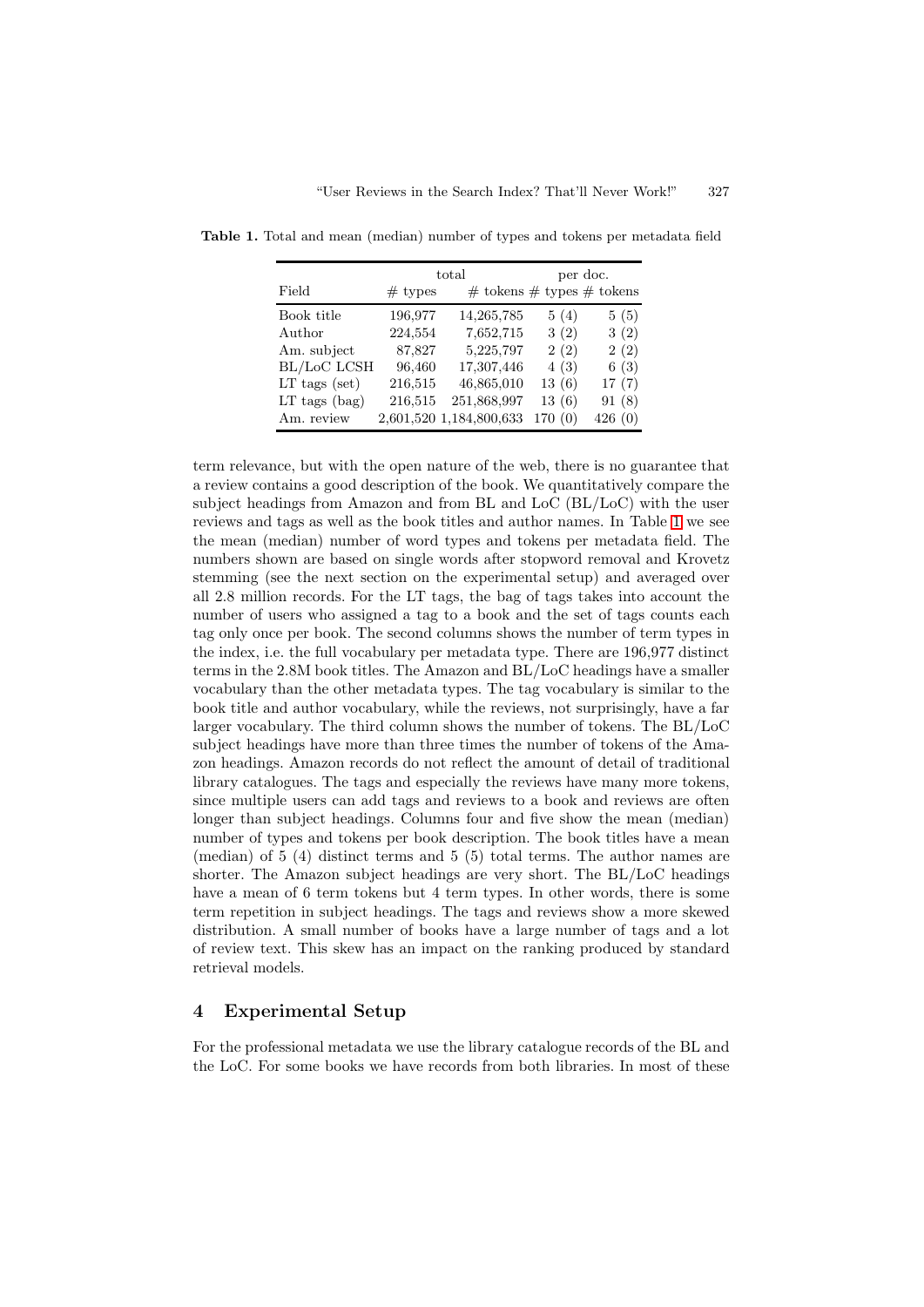cases, the subject headings are identical. In the cases where they are not identical, we use both headings, which increases the number of headings and thereby the richness of the subject descriptors. For indexing we use Indri<sup>[3](#page-5-1)</sup>, Krovetz stemming and stopword removal. For retrieval we use the standard language model with Dirichlet smoothing  $(\mu = 2500)$  without any Indri-specific belief operators. We created indexes for four types of descriptions:

**Title** contains only the book titles.

**Am. subject** contains the subject headings from the Amazon records.

**BL/LoC** contains the merged subject headings of the BL and LoC records.

**Review** contains all Amazon reviews per book.

**Tag** contains all LT user tags, where the number of users who assigned a tag t to book b is taken as the term frequency  $tf(t, d)$ .

As Table [1](#page-4-1) showed, there is a large difference in term frequency distributions. Therefore, we create two types of indexes:

**TF**<sup>1</sup> based on the term types, that is, for each term the term frequency in the index is 1.

**TF***<sup>a</sup>* based on all term tokens, that is, for each term the term frequency in the index is based on the term frequency in the document.

This allows us to investigate the impact of term repetition in descriptions on retrieval effectiveness. The distribution of user reviews and tags is skewed: popular books tend to have many more reviews and tags than obscure books, with a larger set of terms and more term repetition. When matching query terms against document representations based on ugc, popular books have a higher probability of being retrieved and ranked highly than less popular books. To study this impact, we employ a popularity prior probability, based on the number of reviews per book, which we assume is an (imperfect) indicator of popularity. The review prior  $P_r(d)$  is computed as the number of reviews  $r(d)$  for book d divided by the total number of reviews  $r<sub>C</sub>$  in the entire collection C. This is combined with the language model score as follows:

$$
P(d|q) = P_r(d) \cdot P(q|d)
$$
\n(1)

With this popularity prior we can investigate how much of the retrieval effectiveness of reviews and tags comes from differences in popularity.

# <span id="page-5-0"></span>**5 Evaluation**

The 2012 SBS task uses a set of 94 topics taken from the LT discussion forums. Members often link the book title they suggest to the catalogue record of the book on LT. The records of those books contain ISBNs associated with these books, which are used to map suggestions on the forum to books in the document

<span id="page-5-1"></span><sup>3</sup> Url: <http://www.lemurproject.org/indri/>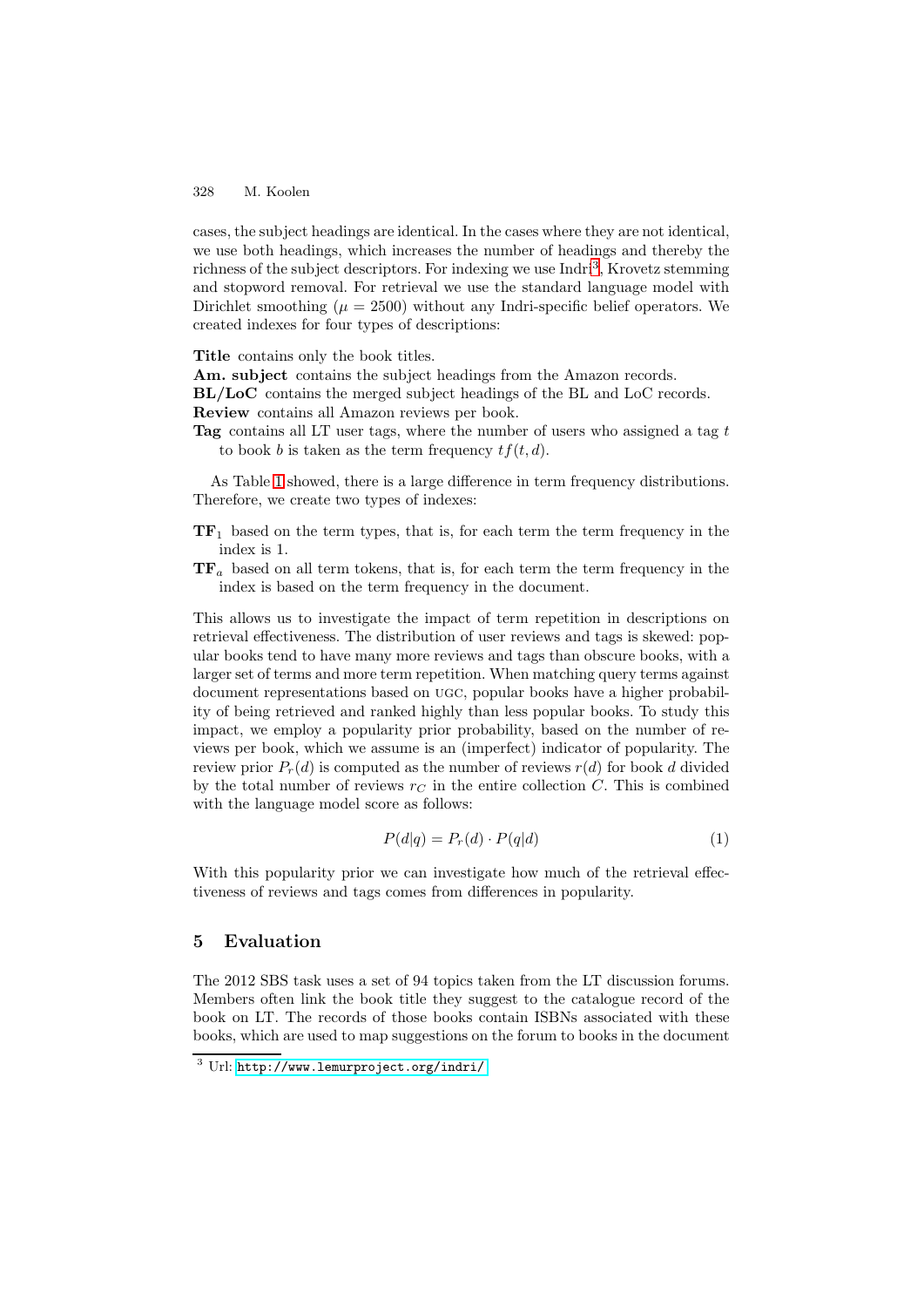|             |                 |                 | nDCG@10 |                     |        |                 | R@1000 |            |
|-------------|-----------------|-----------------|---------|---------------------|--------|-----------------|--------|------------|
| Run         | TF <sub>1</sub> | $TF_1 P_r TF_a$ |         | $TF_a$ $P_r$ $TF_1$ |        | $TF_1 P_r TF_a$ |        | $TF_a P_r$ |
| Title       | 0.0278          | 0.0722          | 0.0281  | 0.0726              | 0.2175 | 0.2270          | 0.2197 | 0.2277     |
| Author      | 0.0213          | 0.0363          | 0.0120  | 0.0348              | 0.1043 | 0.1033          | 0.1043 | 0.1033     |
| Am. subject | 0.0027          | 0.0153          | 0.0075  | 0.0214              | 0.0354 | 0.0442          | 0.0376 | 0.0410     |
| BL/LoC      | 0.0156          | 0.0576          | 0.0203  | 0.0583              | 0.1814 | 0.1936          | 0.1681 | 0.1975     |
| Review      | 0.0184          | 0.0195          | 0.0951  | 0.1242              | 0.2465 | 0.1731          | 0.4579 | 0.4209     |
| Tag         | 0.0124          | 0.0532          | 0.0835  | 0.0907              | 0.2655 | 0.2622          | 0.3628 | 0.3281     |

<span id="page-6-0"></span>**Table 2.** Evaluation results for runs on the different indexes using the INEX 2012 SBS topics

collection of the SBS Track. These suggestions are used as relevance judgements. The relevance judgements have a graded scale, with  $rv = 1$  for all suggestions with two exceptions. Suggested books that the topic creator already had in her personal catalogue before starting the topic are not relevant  $(rv = 0)$  and suggestions that the topic creator adds to her personal catalogue after it was suggested on the forum are the most relevant  $(rv = 4)$  [\[11](#page-11-0)].

The evaluation results for the metadata types are shown in Table [2.](#page-6-0) The official evaluation measure for the task is  $nDCG@10$ . We also show recall at rank 1000 (R@1000). Book titles are generally more effective for retrieval than author names and subject headings. Performance on the BL/LoC subject headings is much better than on the Amazon subject headings. Without term frequency differentiation, ugc is not as effective as book titles and author names for precision, but with a larger number of distinct terms it gives better recall. Not surprisingly, using the term frequency information (columns 4, 5, 8 and 9) has little impact on metadata types that have little term repetition, i.e., book titles, author names and subject headings. By far the most effective are the full user reviews and tags, with the reviews resulting in the highest scores for precision and recall. Reviews and tags contain good descriptive terms for retrieving relevant books. The review prior P*rev* leads to improved precision on all runs except on the Review  $TF_1$  index. This shows that the good performance of reviews is not just based on the inherent popularity information, but it does play a role. However, it hurts R@1000 on the Review and Tag indexes, which is probably due to the most popular books matching any query and getting boosted to the top by their high review prior. In other words, the information needs on the forum have a specific topical focus which is easily lost by the popularity prior.

The effectiveness of ugcis partly derived from the inherent popularity signal and partly from the term distribution. Relevant search terms occur more frequently in reviews and tags than other terms. Even with the presence of misleading, off-topic and badly written reviews, the user reviews still provide a better book representation for retrieval than subject headings, book titles and author names.

What happens if we use multiple types of metadata? Indexes typically contain both book titles, author names and subject headings. Table [3](#page-7-1) shows results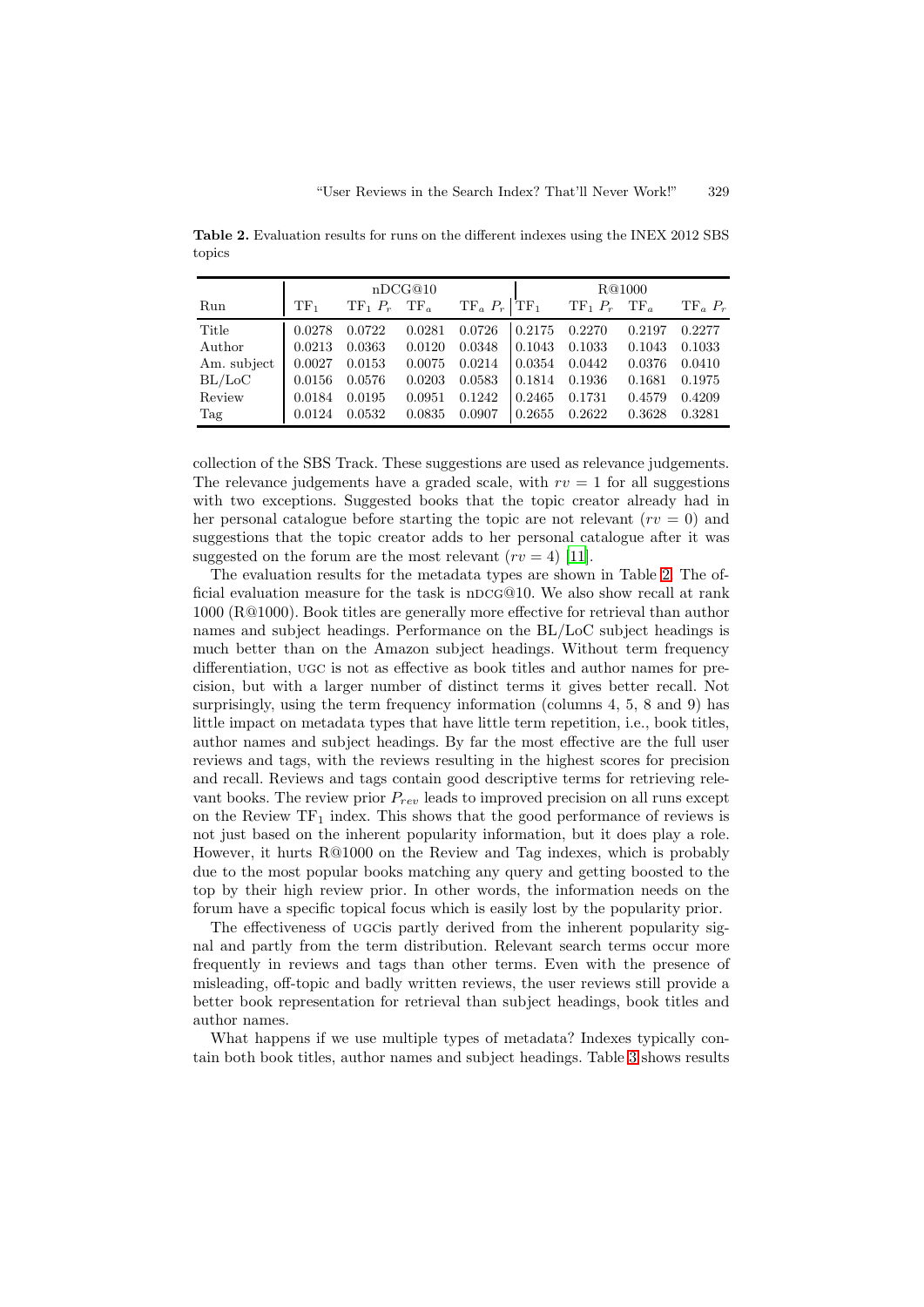<span id="page-7-1"></span>

| Fields                           |        | $nDCG@10$ R@1000 |
|----------------------------------|--------|------------------|
| $Title + Author + BL/LoC$        | 0.0366 | 0.3457           |
| Title+Author+BL/LoC+Review       | 0.1344 | 0.5294           |
| $Title + Author + BL/LoC + Tag$  | 0.1020 | 0.4391           |
| $Title+Author+BL/LoC+Review+Tag$ | 0.1640 | 0.5639           |

**Table 3.** Evaluation results for combined metadata using the INEX 2012 SBS topics

for runs on indexes with combinations of metadata, with full term frequency information and no review prior. The combination of title and author and subject headings leads to improvements over the individual types in both precision and recall, but is well below the performance of the Review and Tag indexes. Adding the reviews and tags leads to improvements over all indexes of the individual types. Both reviews and tags improve the book representation. Combining all metadata gives the best performance, reflecting the importance of poly-representation [\[8](#page-11-19)] and suggests the reviews and tags are complementary to each other.

To summarise, professional metadata, including subject headings, provide limited information on the content of books and no information on the quality, popularity and interestingness of books. User reviews and tags can improve retrieval performance when they are included in the search index. Even without any filtering of personal or idiosyncratic tags and unhelpful or misleading reviews, ugc adds more descriptive text to improve recall and better relevance cues for precision through term repetitions.

### <span id="page-7-0"></span>**6 Analysis**

The differences in performances between the subject headings on the one hand and the user reviews and tags on the other hand beg for further analysis. A lot of professional effort is spent on creating, maintaining, updating and assigning subject headings and library studies have often stated that ugc is too messy and unreliable to be a suitable alternative for searching, but our findings point in the opposite direction. In this section we break down the results and try to identify in which cases ugc performs better than subject headings and vice versa. We analyse the topic titles and categorise them on the types of aspects they cover, namely formal metadata (name of author, book or series) and content (genre, subject). The formal metadata topics we divide further into sets of topics that ask for the best *edition* of a specific work, best *starting point* for an author or series or for *similar* works to a named work or author. For instance, topic 29129 asks for the best *edition* of 'Canterbury Tales', topic 30984 asks for a good *starting point* for the works of 'Eudora Welty' and topic 10392 asks for books *similar* to 'David Copperfield'. The content-related topics we divide into sets that ask for books on a certain genre (topic 115958 asks for *western horror* recommendations), books about a certain subject, which we further split into named entity subjects (topic 50302 asks for books about *Cedar Creek* which is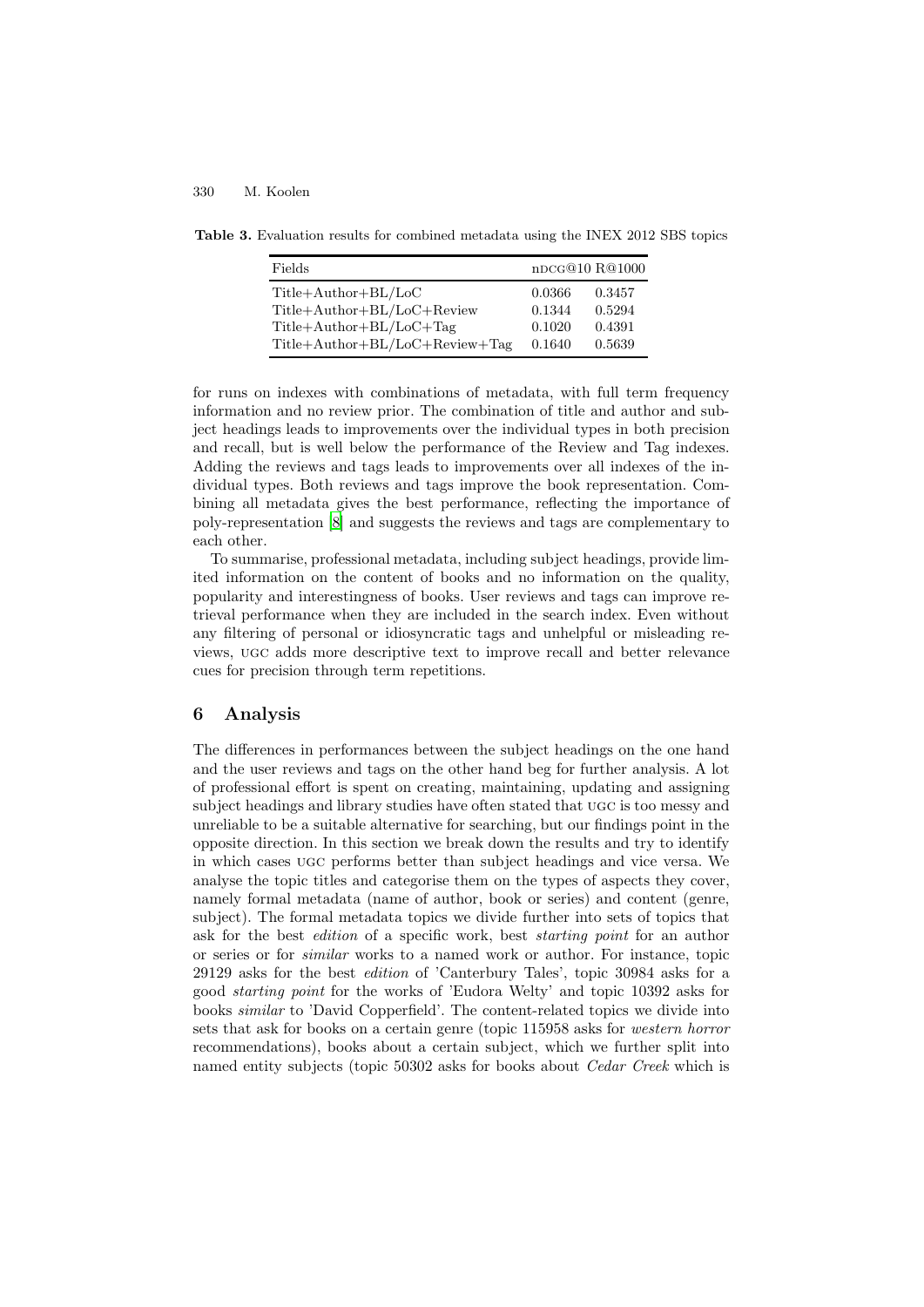<span id="page-8-0"></span>

|                    |                 |        | nDCG@10           |        |                   | $Recall_{set}$ |        |
|--------------------|-----------------|--------|-------------------|--------|-------------------|----------------|--------|
|                    | $#t \text{pcs}$ |        | BL/LoC Review Tag |        | BL/LoC Review Tag |                |        |
| Metadata           | 25              | 0.0524 | 0.1753            | 0.0860 | 0.1795            | 0.7344         | 0.5860 |
| Edition            | 3               | 0.0000 | 0.0534            | 0.0000 | 0.2731            | 0.5880         | 0.5185 |
| Similar            | 8               | 0.0476 | 0.0552            | 0.0847 | 0.0849            | 0.6729         | 0.3638 |
| Episode            | 14              | 0.0664 | 0.2701            | 0.1051 | 0.2136            | 0.8008         | 0.7274 |
| Metadata & Subject | $\overline{2}$  | 0.0000 | 0.1034            | 0.0665 | 0.4445            | 1.0000         | 0.5000 |
| Content            | 69              | 0.0108 | 0.0625            | 0.0823 | 0.4174            | 0.6652         | 0.6667 |
| Genre              | 11              | 0.0000 | 0.0292            | 0.1025 | 0.2972            | 0.6811         | 0.7521 |
| Genre & Subject    | 15              | 0.0064 | 0.0795            | 0.0663 | 0.3874            | 0.6961         | 0.6906 |
| Subject Named      | 12              | 0.0080 | 0.0970            | 0.0779 | 0.3201            | 0.6467         | 0.6247 |
| Subject Unnamed    | 3               | 0.0000 | 0.0096            | 0.0200 | 0.6563            | 0.8937         | 0.9542 |
| Subject            | 43              | 0.0151 | 0.0651            | 0.0962 | 0.4586            | 0.6503         | 0.6364 |
| Named              | 34              | 0.0191 | 0.0720            | 01216  | 0.5333            | 0.6749         | 0.7018 |
| Unnamed            | 9               | 0.0000 | 0.0391            | 0.0000 | 0.1763            | 0.5574         | 0.3896 |
| All                | 94              | 0.0203 | 0.0951            | 0.0835 | 0.3560            | 0.6902         | 0.6422 |

**Table 4.** Evaluation results of the BL/LOC, Review and Tag indexes per topic category

the name of both a place and an event) and non-entity subjects (topic 26348 asks for books on *portraiture*). Topics can also contain a combination of formal metadata and content (genre and/or subject).

These categories present a broad and challenging but natural set of search tasks. Finding similar books is a form of item-item recommendation. Finding editions of a work is a form of known-item search and the subject-related topics resemble classical topic-relevance search tasks, but with an element of recommendation, as not all books on a subject are suggested.

Performance per category is shown in Table [4.](#page-8-0) For recall, subject headings score better on content-related topics than on formal metadata-related topics, while for precision they score better on formal metadata-related topics and very badly on subject related-topics. This is surprising, given that their purpose is to support subject access while formal access is supported by title information. The Review scores high on Metadata related topics, suggesting that reviews typically contain metadata terms such book titles and author names. Tags are particularly effective for genre-related topics and subject-topics. When the topic combines both subject and genre, reviews are at least as effective. Both reviews and tags contain relevant genre and subject terms. For precision, tags score well on named subject terms, but fail to score for general subjects. In sum, ugc is not only effective for traditional subject search tasks, but also for known-item search, genre search and complex combinations of these tasks. Adding ugc to the document representations for indexing increases retrieval effectiveness for a broad range of tasks.

On the last row of Table [4,](#page-8-0) we see set-based recall over all 94 topics. On the BL/LoC index recall is 0.36, on the review index 0.69 and on the tag index 0.64. That is, on average, only 36% of the suggested books can be found through subject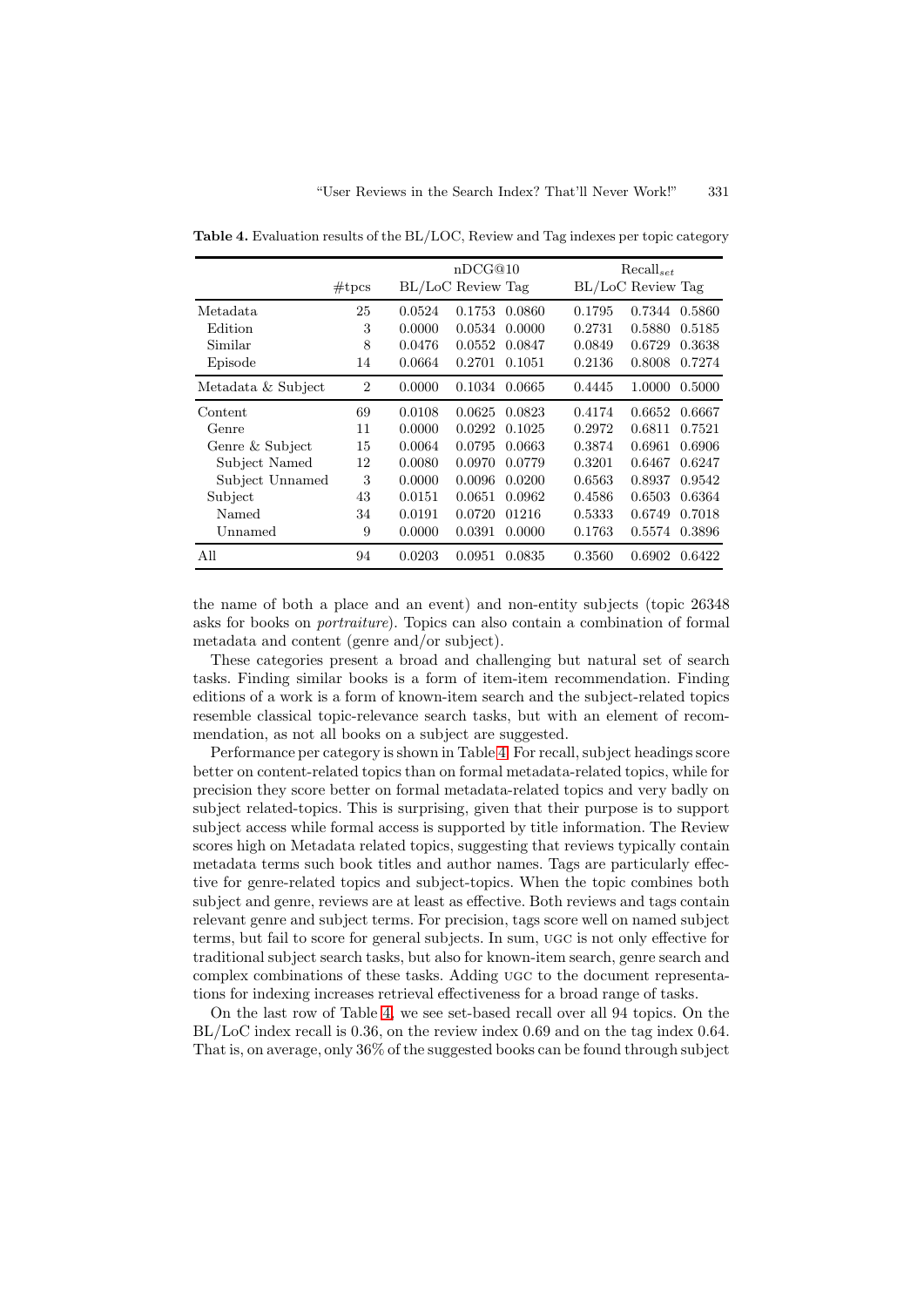<span id="page-9-1"></span>**Table 5.** Set-based performance with single subject headings optimised for precision, recall and F<sup>1</sup>

| Optimised for       |                  | Precision Recall $F_1$         |
|---------------------|------------------|--------------------------------|
| Precision<br>Recall | 0.8878<br>0.1897 | 0.1966 0.2563<br>0.5307 0.1436 |
| $F_1$               | 0.6402           | 0.2473 0.2818                  |

headings, while the majority of suggestions is found through reviews and tags. This has consequences for potential use of precision devices like low smoothing (missing query terms is heavily punished, resulting in coordination level ranking). The low recall on the BL/LoC index offers little potential for improving precision and might have to be increased first through devices like pseudo-relevance feedback.

Is there a relation between the per-topic recall of the three indexes, i.e. do they perform well on the same topics? For that we look at the per-topic setbased recall distribution of the BL/LoC, Review and Tag indexes and compute the Kendall's  $\tau$  ranking correlation between runs on the BL/LoC, review and tag indexes. Between the BL/LoC and Review indexes the correlation is low  $(\tau = 0.35)$ , meaning that the topics on which the BL/LoC index scores highest are different from the topics on which the Review index scores highest. Between the  $BL/LoC$  and Tag index this correlation is stronger  $(0.60)$  indicating that the subject headings are more similar to tags than to reviews. The correlation between reviews and tags is 0.61. For recall, tags are somewhere in between subject headings and reviews.

#### **6.1 Selecting Subject Headings**

Subject headings are not meant to be used (only) for keyword searches. In library catalogues, users can select specific headings from a list or from the headings assigned to a specific book. The heading will show the user a list of catalogue items to which the heading is assigned. A good subject heading may be different from a keyword query. This prompts the question whether the user could do better by selecting an appropriate heading instead typing her own query.

In Table [5](#page-9-1) we show the set-based precision, recall and  $F_1$  score when the user would choose the optimal subject heading for precision (row 1), recall (row 2) or  $F_1$  (row 3). High precision can be achieved but at the cost of recall. In many cases, the subject heading is very specific and leads to a single book. If the user aims for high recall, the subject headings is more general and contains many books not relevant to her information need. This mismatch between available subject headings and users' information needs is often ignored in analyses of keyword search success in library catalogues.

# <span id="page-9-0"></span>**7 Conclusions**

In this paper we investigated the impact of indexing professional metadata and user-generated content on book search.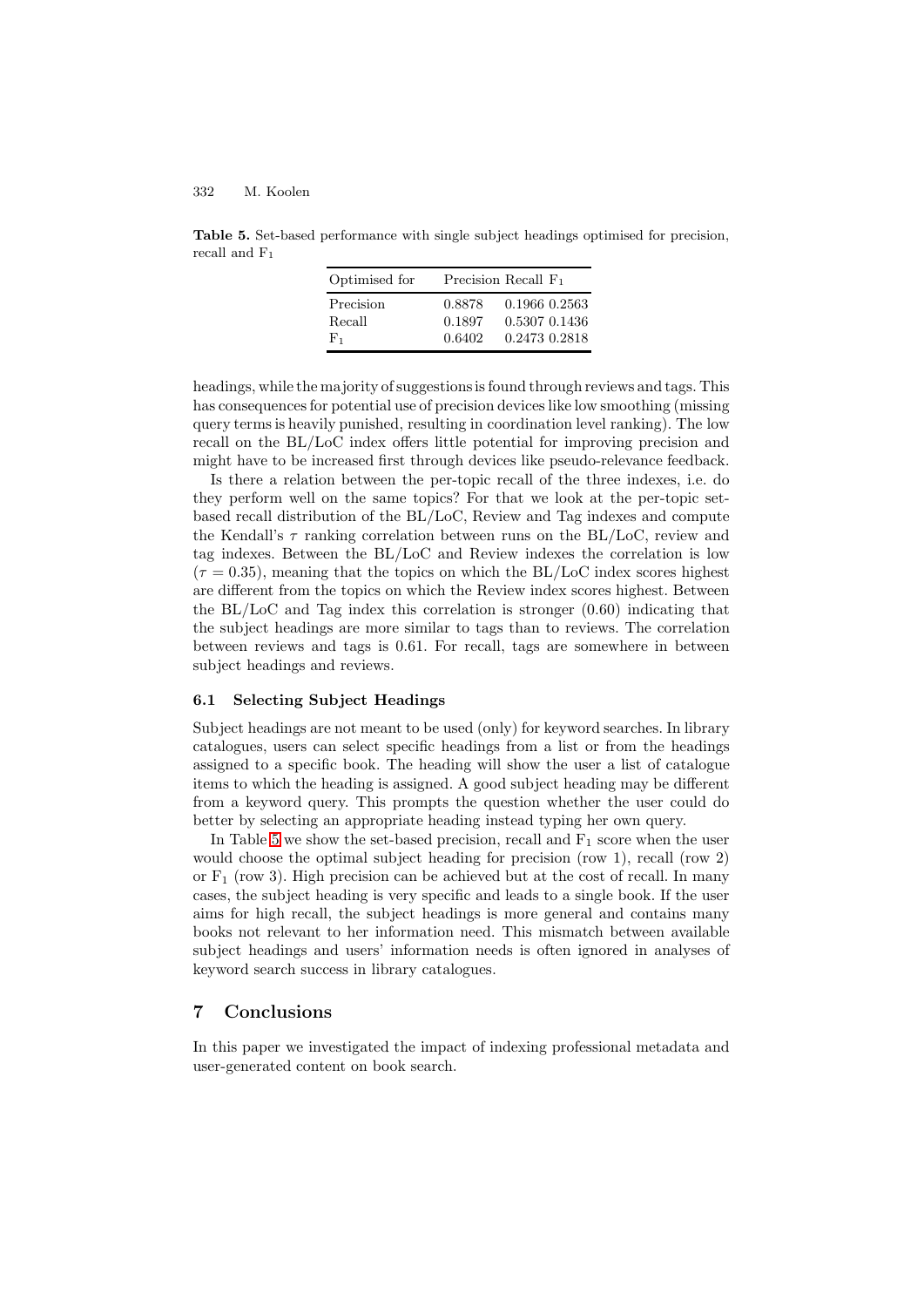We first compared professional metadata and UGC in terms of vocabulary size and frequency distribution. Professional book descriptions have a small number of subject headings representing the content of the book. The number of descriptive terms is small and has little term frequency information to signal what the most relevant terms are. The amount of descriptive text is relatively uniform across all books. With ugc this is more skewed, with popular books described with many more terms than obscure books. Descriptive terms are often repeated, thereby providing relevance cues. This popularity effect is a larger for reviews than for tags—assigning tags takes less effort than writing a review—so reviews give access to fewer books than tags, but they do provide a richer set of descriptive terms.

Next, we compared professional metadata and ugc in terms of retrieval effectiveness. Book titles, author names and subject headings lead to low precision, as they provide few cues to what the best, most relevant books are on a topic. Both reviews and tags lead to better performance compared to the professional metadata across many different topic types. Combining them further improves performance. Reviews and tags provide a large number of descriptive terms, leading to higher recall and the relevant terms are repeated more frequently leading to higher precision. On top of that, the skewed distribution of ugc functions like an inherent popularity prior, favouring books that more users want to read.

What is the impact of professional metadata and user-generated content on book search? Professional metadata is too limited to allow effective retrieval of books. The lack of term repetition leads to weak relevance cues and the small number of descriptive terms does not cover the content and non-content aspects of books in sufficient detail. User reviews and tags are more effective for retrieval and to some extent complementary to each other and to professional metadata. Moreover, reviews can contain important information that is lacking from professional metadata. Subject headings also allow users to browse through sets of books on the same topic in a controlled way, but for keyword searches ugc is much more effective.

These findings are of direct relevance to large online book shops and cataloguing sites such as Amazon, GoodReads, LT as well as the numerous online national and international library catalogues. Although including ugc unmodified to the search index opens the search process up to exploitation by spammers and commercial interests, companies with book search services should be aware of the value of tags and reviews for retrieval and can perhaps find safe ways of including (parts of) the user data in the index. Although we have only looked at books, we expect these findings generalise to others product categories where metadata, reviewing and searching are similar in nature, like music and films.

### <span id="page-10-0"></span>**References**

<span id="page-10-1"></span>[1] Bartley, P.: Book tagging on librarything: How, why, and what are in the tags? Proceedings of the American Society for Information Science and Technology 46(1), 1–22 (2009)